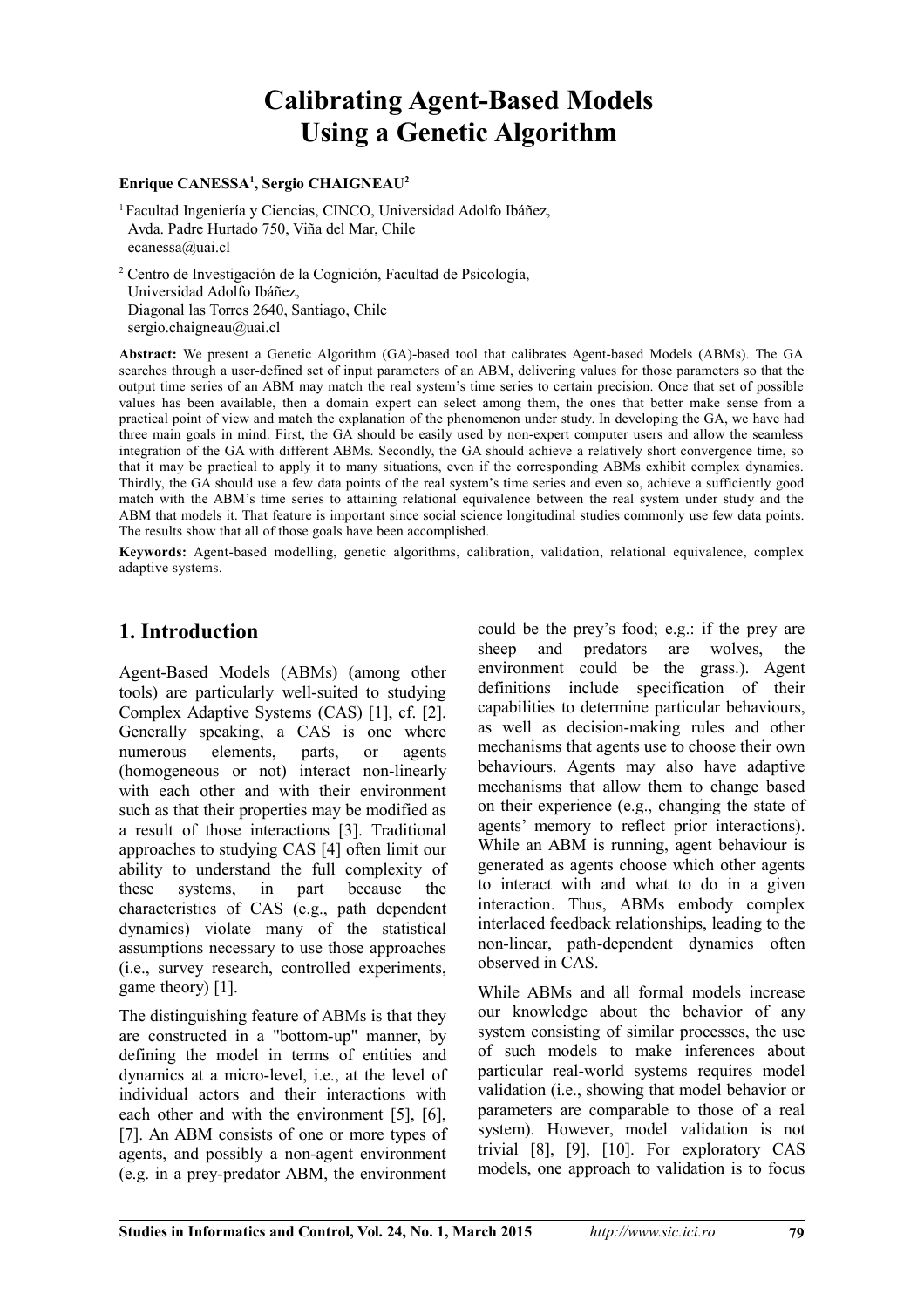on relational equivalence [11]. In general it is impossible to expect matching the detailed behavior of a CAS model to the real system [4], [8]. Thus, validation can be done by matching patterns and relationships between the model and the system being modeled, rather than matching details [11], [9].

Bearing in mind the above mentioned characteristics of the validation of ABMs that model CAS, we present a tool based on Genetic Algorithms (GA) that allows to find the combination of values for input variables to the ABM that establishes relational equivalence between the ABM and the real system it represents. The general idea is to have a GA that will deliver combinations of input parameters to a certain ABM, which will produce outputs of the ABM that match as close as possible the corresponding time series of data gathered from the real system. Because values delivered by the GA must then be judged by a domain expert to finally see whether they are reasonable and select the ones that better make sense from a substantive point of view, we prefer to refer to the GAbased tool as a calibration method, instead of a validation one.

In the next sections we discuss the limitations of current GA-based calibration methods and present a new tool that tries to lessen those drawbacks. Then, we apply the new tool to calibrate three increasingly complex ABMs and conclude that the tool works as expected, but that new improvements may be desirable.

## **2. State of the Art**

The idea of using a GA to calibrate an ABM is not new. However, most of previous efforts have focused on applying GAs to specific models and a more comprehensive tool is still needed. For example, [12] present a GA that calibrates an ABM of oil retail markets. In [13] similar techniques are used to calibrate an ABM of financial markets. The same is done in [14] to calibrate an ABM that models financial trading in markets. In [15], an ABM of terrorist and security scenarios is explored through the use of a GA. Finally, [16] use a GA to analyze an ABM of emergency response planning. Although all those studies have their own merit, they lack the development of a general GA-based tool to calibrate different ABMs. More importantly, those proposals exhibit problems, some of which we try to lessen in the present work.

A common problem recognized by all previous studies on the automatic calibration of ABMs is the long computational time of such tools [17]. Since generally ABMs' outputs are nondeterministic time series [1], the fitness function generally uses the expected value (*E*)  $E[y_t^m - y_t^r]$  and  $E[sy_t^m - sy_t^r]$  as indicators of the match between the output time series of the ABM  $(\mathbf{y}_t^m)$  and the real system  $(\mathbf{y}_t^r)$ . These expressions involve that the fitness function of the GA must calculate the expected value of the difference in mean and standard deviation between points of the time series generated by the ABM and the corresponding ones of the real system. To have a reliable value for the expectations. previous studies suggest expectations, previous studies evaluating each point of the time series around 100 times [14], [17] , which entails running 100 times the ABM for the entire time span considered. Since ABMs normally use many computational tasks for representing the behavior of many agents to run every simulation step, that process is very time consuming. Thus, a first goal of the proposed GA calibration tool is to shorten such time, but achieving a decent relational equivalence between the ABM and the system being modeled. A second and related objective is to give the researcher a means of meeting the necessary trade-off between reaching a very close relational equivalence and the computational time it will take the GA to deliver the corresponding solution. Hence, the GA-based tool should have some mechanism that could allow the experimenter to reach that required balance.

A third goal of the GA-based tool is to be easily applicable to many ABM models. All of the previous studies code the GA as part of the ABM computer program, thus increasing the coupling between the GA's and ABM´s computer code [12, 13, 14, 15, 16]. This makes it difficult to apply the GA's code to new models. Thus, the GA should be coded so that it is fully parameterized and can be used with a wide range of ABM simulation platforms.

Finally, with regard to ABMs used in the social sciences, a fourth objective is to achieve a good relational equivalence using only a few data points of the real system. This goal is important, given that in social sciences, longitudinal studies are difficult to perform and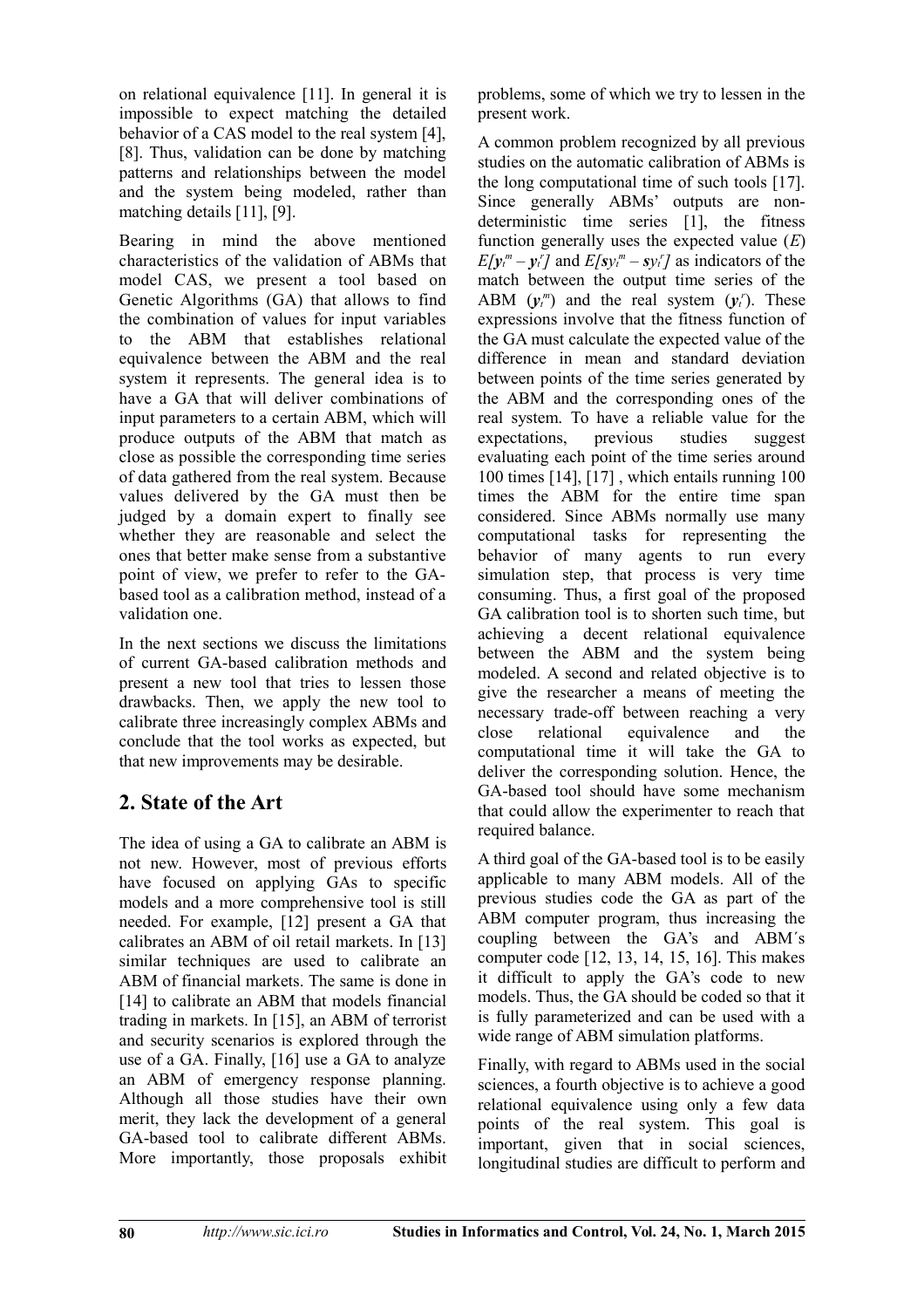generally two points in time are used [18]. Here again, previous studies indicate that GA-based tools are generally developed assuming that many data points of the real system will be available [12, 13, 14, 15, 16].

## **3. Using a GA to Calibrate an ABM**

As already explained, a common problem in the approach followed by previous ABM calibration GA-based tools is the computational cost of that tool. Thus, in the present work, instead of using the expected value of outputs of the time series of an ABM to compute a fitness value, we propose to use a fitness function based on the simple aggregation of the difference  $|y_t^m - y_t^r|$ for a set of data points selected by the experimenter. Additionally, in order to deal with the possible differences in scale of the time series and thus develop a tool applicable to any output of an ABM, we use the absolute value of the percentage difference, as follows:

$$
fitness = \frac{1}{1 + \sum_{n=0}^{k} \sum_{t=0}^{t_n} \left| \frac{y_m^m - y_n^r}{y_{rt}^r} \right|} \tag{1}
$$

Expression (1) implies that the user will define a set of *k* output variables of the ABM and real system, which will be evaluated at *tn* points in time. Then the absolute value of the percentage difference for each point will be calculated and aggregated by simply summing them up. For the fitness to be normalized to the [0, 1] interval, the GA adds one to the double summation and takes the reciprocal of that value. In that form, the GA must maximize the fitness.

The fitness in (1) allows performing fewer evaluations of the ABM's time series. The more points are considered for evaluation, the better the match between the ABM's and real system's time series might be, but the slower the GA will iterate. However, an intelligent selection of the evaluation points, will allow the experimenter to balance the speed of the GA and the required precision of the match. As already discussed, because in ABM one normally intends to reach relational equivalence, a few points may achieve a sufficiently good fit, as we will show in the results. Thus, the present GA allows balancing a relatively low computational cost with an appropriate calibration of an ABM.

Another goal of this work is to build a GA-based calibration tool that should be simple to use with many types of ABMs. For that reason, we fully parameterized the code of the GA and developed it as a library that can be easily linked to any ABM written in the Netlogo [19] or any Javabased ABM platform. We used Netlogo, since it is a very good and user-friendly ABM platform, with nice Graphical User Interfaces (GUIs) and thorough user documentation, and that runs on many computers, such that it is used by many researchers, especially in the social sciences [20], cf. [2].

Table 1 shows the pseudo code of the initial GA (GA1).

**Table 1.** Genetic Algorithm 1 Pseudo Code ABM Calibration Genetic Algorithm version 1 (GA1)

| a.             | Set up:                                                                                                         |
|----------------|-----------------------------------------------------------------------------------------------------------------|
|                | $k =$ nr. of time series of ABM and real system, $k = 1$ to 10                                                  |
|                | t at which series will be evaluated = $t_0, t_1, \ldots, t_n$                                                   |
|                | $v_t$ = time series of the real system                                                                          |
|                | $pop-size = population size in the interval [5,200]$                                                            |
|                | $p_c$ = cross-over probability in the interval [0,1]                                                            |
|                | $p_m$ = mutation probability in the interval [0,0.3]                                                            |
|                | $max\$ -iter = maximum nr. of iterations of the GA [1,500]                                                      |
|                | $stop \text{-} fitness = fitness that when reached will stop$                                                   |
|                | iteration of the GA in the interval [0,1]                                                                       |
|                | $L_p$ = lower limits for the p adjustable parameters of<br>the ABM                                              |
|                | $U_p$ = upper limits for the p adjustable parameters of the ABM                                                 |
|                |                                                                                                                 |
|                | $b$ . Generate initial population of <i>pop-size</i> chromosomes each                                           |
|                | with p genes. Sample value of each gene i from $U(L_i, U_i)$ (i                                                 |
|                | $= 1, , p$                                                                                                      |
|                | <b>C.</b> do while (number of iterations $\leq$ max-iter and max ( $i = 1$ ,                                    |
|                | , pop-size) fitness <sub>i</sub> $\leq$ stop-fitness)                                                           |
|                | $d.$ Calculate fitness for the <i>pop-size</i> chromosomes:                                                     |
|                | Evaluate $k$ outputs of ABM at time $t$<br>a.                                                                   |
|                | <b>b</b> . Compute <i>fitness</i> for each chromosome according to                                              |
|                | expression (1)                                                                                                  |
| e.             | <b>for</b> $j = 1$ to cross-over-count = (pop-size * $p_c$ )/2 do                                               |
| f.             | Execute tournament selection of size 3 among population,                                                        |
|                | selecting two parents                                                                                           |
| g.             | Execute one-point crossover for selected parents, using a                                                       |
|                | randomly-chosen cross-over point                                                                                |
| h.             | end for                                                                                                         |
| 1.             |                                                                                                                 |
|                | for $j = 1$ to (pop-size - cross-over-count * 2) do<br>Execute tournament selection of size 3 among population, |
| j.             | selecting one chromosome                                                                                        |
| k.             | Clone selected chromosome                                                                                       |
| $\mathbf{l}$ . | end for                                                                                                         |
|                | M. for all population of chromosomes do                                                                         |
|                | 11. for each gene $i$ of chromosome do                                                                          |
|                | <b>a.</b> if $u \sim U(0,1) \leq p_m$ then replace gene i with value $\sim$                                     |
|                | $U(L_i, U_i)$                                                                                                   |
| 0.             | end for                                                                                                         |
| p.             | end for                                                                                                         |
| q.             | end while                                                                                                       |

We can see that GA1 is a continuous GA (i.e. GA in which each gene has a value in *R*) that uses tournament selection, with a tournament size of 3, one-point crossover, and a mutation operator that acts on randomly-selected genes of chromosomes. The stopping condition is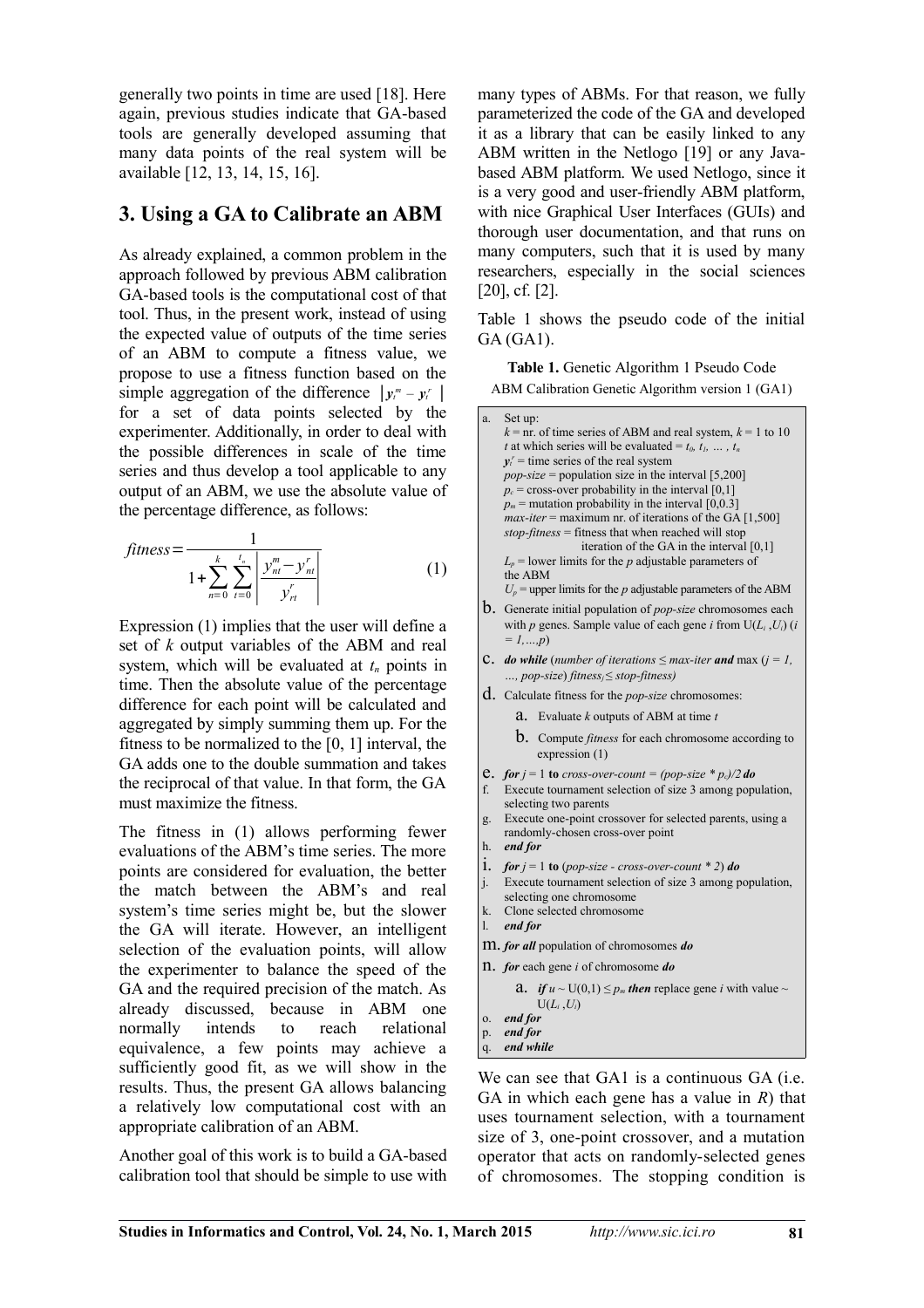reaching either a maximum number of iterations or a user-defined value for the fitness function.

Some preliminary tests of GA1 showed that we could further improve it to speed up its convergence. The following changes allowed a faster convergence, as we will demonstrate in the results section. The first change focused on reducing the number of solutions (chromosomes) that must be evaluated. Remember that the most expensive computational part of the GA is the evaluation of the ABM's time series. Thus, if many similar solutions exist in the population (in terms of genes and fitness), it would be a waste of time to evaluate each of them. Hence, before evaluating each solution, the GA eliminates those that are similar to a certain degree (*β*), which can be set by the experimenter. This is simply accomplished by the code on lines 4 a. and 4 b. of the pseudo code listing of GA2 presented in Table 2.

**Table 2.** Generic Algorithm 2 Pseudo Code

ABM Calibration Genetic Algorithm version 2 (GA2)

| 1:<br>Set up:                                                                                |
|----------------------------------------------------------------------------------------------|
| $k =$ nr. of time series of ABM and real system                                              |
| t at which series will be evaluated = $t_0$ , $t_1$ , , $t_n$                                |
| $v_t$ = time series of the real system                                                       |
| $pop-size = population size$                                                                 |
| $p_c$ = cross-over probability                                                               |
| $p_m$ = mutation probability                                                                 |
| $max\$ {-}iter = maximum nr. of iterations of the GA                                         |
| $stop-fitness$ = fitness that when reached will stop                                         |
| iteration of the GA                                                                          |
| $L_p$ = lower limits for the p adjustable parameters of<br>the ABM                           |
| $U_p$ = upper limits for the p adjustable parameters of<br>the ABM                           |
| $\beta$ = number of significant digits of values of genes and                                |
| fitness in the interval $[2,10]$                                                             |
| $\gamma$ = lower limit of maximum allowable percentage                                       |
| difference between ABM and real system time series                                           |
| $\gamma_U$ = upper limit of maximum allowable percentage                                     |
| difference between ABM and real system time series                                           |
| $\alpha$ = discount factor to calculate $\gamma$ in the interval [0,1]                       |
| Same as in GA1 and set $\gamma = \gamma_U$<br>2:                                             |
| <b>do while</b> (number of iterations $\leq$ max-iter <b>and</b> max ( $i = 1$ ,<br>3:       |
| , pop-size) fitness <sub>i</sub> $\leq$ stop-fitness)                                        |
| 4:<br>Calculate fitness for the <i>pop-size</i> chromosomes:                                 |
| Round to $\beta$ significant digits values of genes and<br>$\mathfrak{a}$ .                  |
| fitness of each chromosome                                                                   |
| Eliminate chromosomes that have an equal value for<br>b.<br>their genes and <i>fitness</i>   |
| Evaluate $k$ outputs of ABM at time $t$<br>$\mathcal{C}$ .                                   |
| <i>if</i> for any time series <i>j</i> at time $t : (y_{ji}^m - y_{ji}^r)$                   |
| $y_{ji}$ $\geq \gamma$ then immediately terminate evaluation                                 |
| of time series j and assign fitness = $104$ to                                               |
| corresponding chromosome                                                                     |
| Compute fitness according to expression (1) for all<br>$d$ .                                 |
| chromosomes that have not being assigned <i>fitness</i> $=$<br>$10^{-4}$                     |
| 5 to 16: Same as in GA1                                                                      |
| 17: Update $\gamma_i = \gamma_i + (\gamma_U - \gamma_i)/(1 + number of iterations * \alpha)$ |
| 18: end while                                                                                |

Another improvement implemented in GA2 was to immediately discard "bad" solutions during the calculation of the fitness of the chromosomes. The code corresponding to that refinement can be seen on lines 4 c. i., 4 d. and 17 of Table 2. The improvement consists in calculating the absolute value of the percentage difference between the simulated and real data point at each specified time *t* (see the expression of the inner summation in (1)) and comparing it with a threshold  $\pi$ . If the percentage difference exceeds that threshold, the ABM's current output time series is already a bad approximation to the real time series and thus, it is futile to continue evaluating the rest of the next data points. Since it would be expected that the first iterations of the GA2 would contain worse solutions than later iterations (i.e. as the GA iterates and converges, the solutions should become better), the threshold  $\alpha$  is narrowed as the GA2 iterates. The pseudo code on line 17 in Table 2 shows that  $\gamma$  is decreased by simply calculating  $\gamma$  as a function of an user-defined upper  $(\gamma_1)$  and lower limit  $(\gamma_L)$ , a discounting factor  $\alpha$  and the number of iterations performed by the GA2.

We acknowledge that discarding very similar and "bad" solutions might hinder the exploration capabilities of GA2 and overly induce exploitation. That might cause a premature convergence of GA2 and thus avoid GA2 from finding better solutions. However, remember that one of the main objectives of the designed GA is to shorten computational time at the expense of delivering solutions that achieve a very close match between the ABM's and real system's time series.

## **4. Results of the Calibration of Two ABMs**

To show the use of GA1 and GA2 and also verify whether GA2 converges faster to a good solution than GA1, we used two ABMs. The first one corresponds to an ABM that calculates the probability of true  $(p(a1))$  and illusory agreement (*p(a2)*) between two agents, according to the Concept Agreement Theory (CAT, [21]). CAT is a theory about the conditions under which individuals infer that they share their conceptualization about something (e.g., whether a certain political figure is an *authoritarian* or a *leader*). It assumes that a conceptualization *C* can be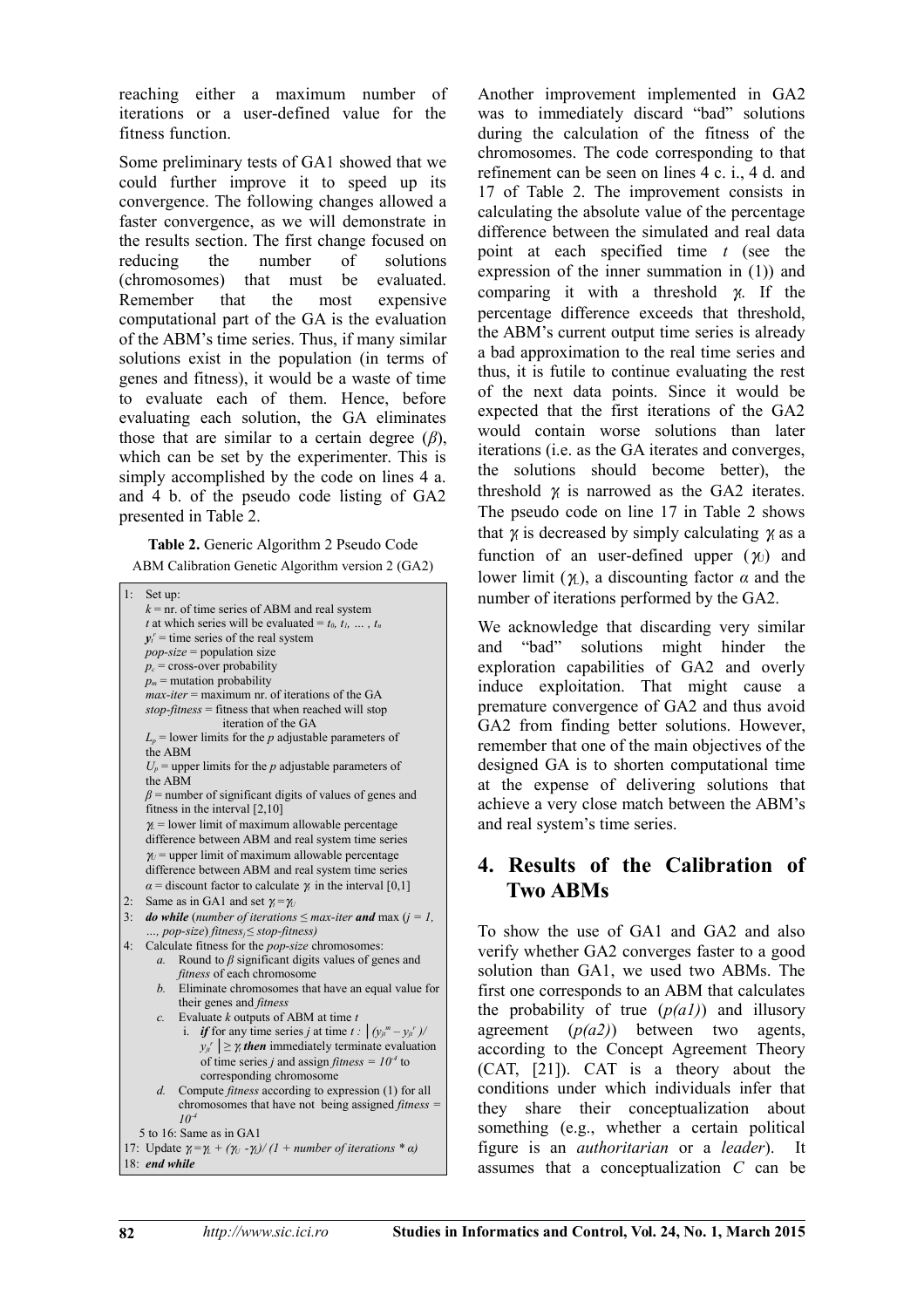described by a probability distribution of *k<sup>1</sup>* properties (i.e., things that are viewed as consistent with that conceptualization). It also assumes that people who share a conceptualization do not share exactly the same conceptual content (i.e., people accept only *s<sup>1</sup>* properties as true of *C*, where  $s_1 \leq k_1$  and that alternative *Cn* conceptualizations (with their own *k2* and *s2* parameters) will share some of their coherent properties with the focal *C* conceptualization (e.g., that *determination* may be a property of an *authoritarian* figure and also of a *leader*). The number of these shared properties is the *u* parameter. To infer agreement (or lack of), an individual with *C* in mind verifies if some other individual provides evidence of sharing part of her conceptual content (i.e., says or does something which she views as acceptable content for *C*). True agreement (event *a1*) occurs when that other individual produces a property coherent with *C* and she in fact is thinking that *C* in her mind. Illusory agreement (event *a2*) occurs when that other individual instantiates a coherent property but really holds *Cn* in her mind. The probability distributions of the properties of *C* and *Cn* (which can include *u* common elements), can be empirically estimated by collecting conceptual properties from a sample of individuals. This allows the estimation of  $k_1$ ,  $k_2$ , *s1*, *s2* and *u*, thus allowing the probabilities of each agreement type (i.e., *p(a1)* and *p(a2)*) to be computed.

The ABM that computes these probabilities works as follows. An observer agent O looks for agreement. To compute *p(a1)*, O chooses a sample of size  $s_1$  from a population *C* of  $k_1$ properties (with a given distribution). Concurrently, another actor agent A chooses a sample of size  $s<sub>l</sub>$  from the same C population, and both agents check if there is a shared property in their samples. If it is so, this increases an *a1* coincidence counter by one. Computing  $p(a1)$  on the long run, simply amounts to getting the proportion between this counter and the total number of simulation steps. To compute  $p(a2)$ , the same process occurs, but A chooses a sample of size *s2* from a *Cn* population of  $k_2$  properties (with a given distribution). Now, if there is a coincidence, this increases an *a2* coincidence counter by one. Computing *p(a2)* on the long run, simply amounts to getting the proportion between this counter and the total number of simulation steps. Given values for all the parameters, a

group of simulated agents will converge to the agreement probabilities implied by those values, which will be computed using a moving average of the time series of *p(a1)* and *p(a2)*. Note that this ABM may be used to compute *p(a1)* and *p(a2)* from empirically obtained distributions of conceptual properties.

The second ABM models the strength (salience) of concepts in agents' minds by using the  $p(a1)$  and  $p(a2)$  probabilities. Here we briefly describe that ABM, giving just enough details of it to allow the reader to understand the context in which GA1 and GA2 will be tested. More details of the ABM may be found in [22]. In this second ABM, agents perform the same type of process described before, searching for confirming evidence for their conceptual content, but instead of using this to compute *p(a1)* and *p(a2)*, each time they find agreement of any type they increase their *C* concept's strength, which is represented by a *c* coefficient. Conceptual strength directly influences the probability that agents will act according to *C* when it comes their turn to be actors (A), and therefore increases the probability that they will offer confirming evidence to other agents in the simulation (i.e., the more their concept *C* demonstrates being useful to understand other agents, the more they use *C* to guide their own actions). Thus, given some input values of *p(a1)* and *p(a2)*, this ABM tracks the dynamical changes in the strength of concept *C* in a group of agent's minds. Since in a social group there may be more than one version of a concept *C*, the ABM allows setting the number of different versions of the concept that will be present in the group. Note that we currently don't have empirical measurements to calibrate this ABM, so here we will use it in calibrating synthetic data.

#### **4.1 Calibration of a simple dynamics ABM**

This experiment uses the ABM that calculates *p(a1)* and *p(a2)*. Because in this case we have empirical estimates for *p(a1)* and *p(a2)*, the GAs must find parameters that will replicate those values, and which should be close to empirically measured ones.

The ABM's two output time series converge quite rapidly to a steady-state equilibrium value, with a very short transient period. Furthermore, given that the calculations of *p(a1)* and *p(a2)* are based on a moving average, their values are very constant. Thus, the ABM's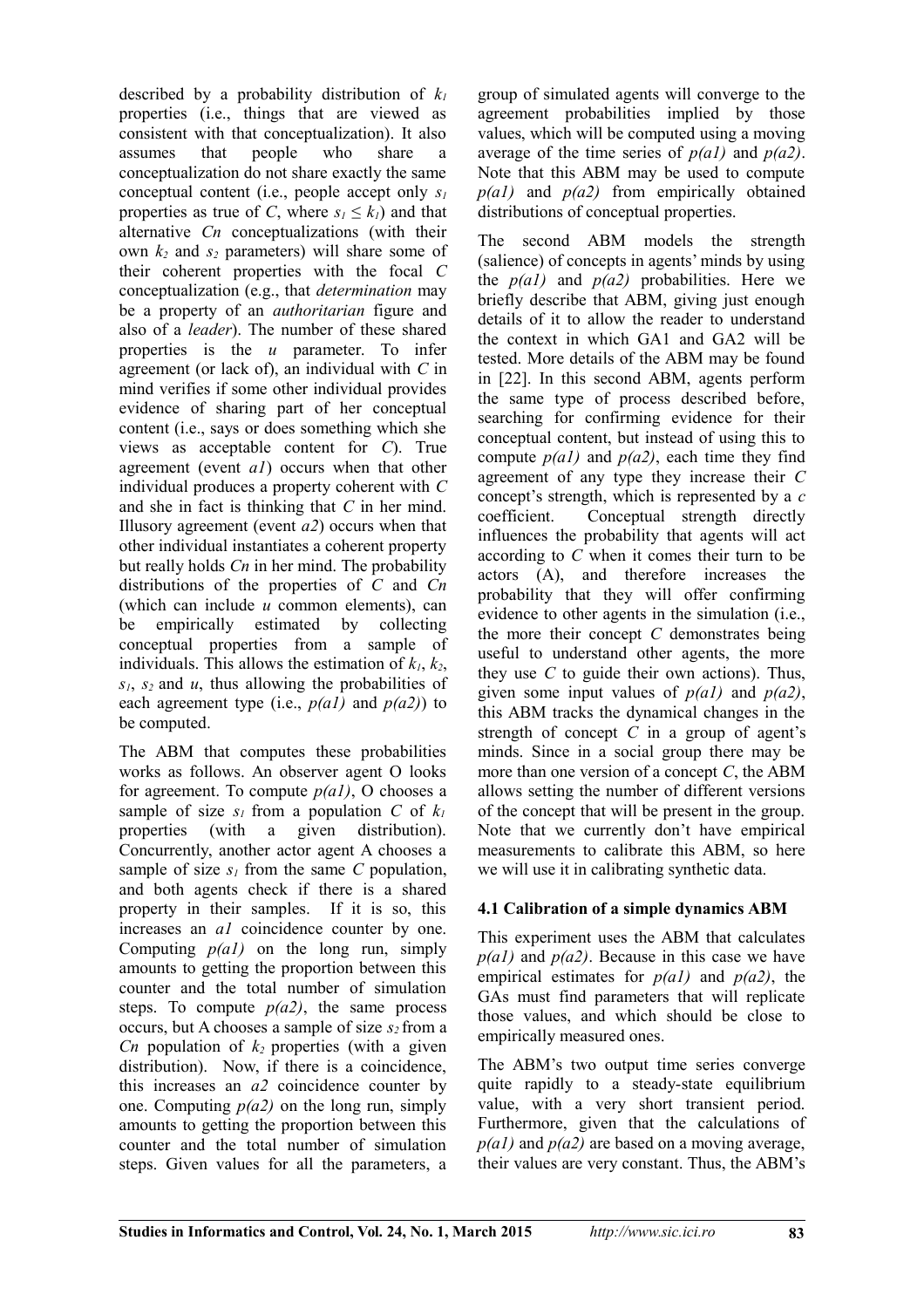dynamics are simple. We selected this situation, because we wanted to first assess the performance of the GAs under a simple scenario, so that we could easily verify their correct functioning. Additionally, we expected that the improvements of GA2 over GA1 for speeding up the convergence not be too significant, since the dynamics is simple. To obtain the values of the real system for *p(a1)* and *p(a2)*, we collected data from a sample of individuals, as discussed above (see Table 3). Regarding the parameters presented in Table 3, note that to reduce the amount of information we needed to handle, we calculated a stepwise probability distribution for the *C* and *Cn* elements. In our study, *C* was "male oriented professions" (a set of professions which our sample thought that they would be predominantly preferred by males, such as mechanical and civil engineering), and *Cn* was "female oriented professions" (a set of professions which our sample believed would be mostly preferred by females, such as nursing and elementary school teacher).

**Table 3.** Variables measured to calculate p(a1) and p(a2) for a real situation

| Parameter       | <b>Description</b>                                                             | Value            |
|-----------------|--------------------------------------------------------------------------------|------------------|
| kı              | nr. elements in set $C$                                                        | 61               |
| $S_I$           | size of sample drawn from $C$                                                  | 47               |
| $k_2$           | nr. elements in set $Cn$                                                       | 61               |
| $S_2$           | size of sample drawn from Cn                                                   | 44               |
| $\mathcal{U}$   | nr. of common elements shared by $C$ and<br>Cп                                 | 61               |
| $np_1$          | of elements of $C$ that have $p_l$<br>$nr_{-}$<br>probability of being sampled | 14               |
| $p_I$           | sampling probability of the $np_1$ elements                                    | 0.034            |
| $np_2$          | nr. of elements of C that have $p_2$<br>probability of being sampled           | 16               |
| $p_2$           | sampling probability of the $np_2$ elements                                    | 0.015            |
| nq <sub>I</sub> | nr. of elements of $C_n$ that have $q_1$<br>probability of being sampled       | 10               |
| $q_I$           | sampling probability of the $nq_l$ elements                                    | 0.005            |
| nq <sub>2</sub> | of elements of $C$ that have<br>nr.<br>$q_2$<br>probability of being sampled   | 19               |
| q <sub>2</sub>  | sampling probability of the $nq_2$ elements                                    | 0.008            |
|                 | Values of $p(a1)$ and $p(a2)$                                                  |                  |
| p(a)<br> p(a2)  | true and illusory agreement probabilities                                      | 0.7987<br>0.7207 |

Table 4 shows the settings of GA1 and GA2 for calibrating the ABM, i.e. finding values for some of the parameters of the ABM that will produce a *p(a1)* and *p(a2)* similar to the ones already calculated using the real data shown in Table 3. The settings for those parameters were established by a trial and error process and by knowing the approximate dynamics of the output time series. From that table we can see that the GAs must find the value of several

parameters, using a single value for two variables of the real system, i.e. *p(a1)* and *p(a2)*. Since the ABM produces a time series of those probabilities, one needs to set the time at which the real probabilities will be compared with the ABM-generated ones. In this case, the ABM dynamics shows that at 510 simulation steps, the ABM converges to a stable value for *p(a1)* and *p(a2)*. Table 5 presents the match between the real values of *p(a1)* and *p(a2)* and the ones calculated by the calibrated ABM using GA1 and GA2, both of which were run 10 times.

| Table 4. Settings of GA1 and GA2 for calibrating |  |  |
|--------------------------------------------------|--|--|
| the simple dynamics ABM                          |  |  |

| <b>Settings of the GA1</b>                                                              |                                                                                                                                                                                                                                                          |       |  |
|-----------------------------------------------------------------------------------------|----------------------------------------------------------------------------------------------------------------------------------------------------------------------------------------------------------------------------------------------------------|-------|--|
| Parameter                                                                               | <b>Description</b>                                                                                                                                                                                                                                       | Value |  |
| $\boldsymbol{k}$                                                                        | nr. of time series of ABM and real<br>$\overline{2}$<br>system                                                                                                                                                                                           |       |  |
| $y_t^r$                                                                                 | time series of the real system<br>$p(a1)$ $y_1$ : (510, 0.7987)<br>$p(a2)$ y <sub>2</sub> : (510, 0.7207)                                                                                                                                                |       |  |
| pop-size                                                                                | population size                                                                                                                                                                                                                                          | 30    |  |
| $p_c$                                                                                   | cross-over probability                                                                                                                                                                                                                                   | 0.7   |  |
| $p_m$                                                                                   | mutation probability                                                                                                                                                                                                                                     | 0.1   |  |
| max-iter                                                                                | maximum nr. of iterations of the<br>GA                                                                                                                                                                                                                   | 50    |  |
| stop-fitness                                                                            | fitness that when reached will stop<br>iteration of the GA                                                                                                                                                                                               | 0.95  |  |
| $L_p$ , $U_p$<br>(the limits for the<br>input parameters<br>that the GA must<br>adjust) | lower and upper limits for the<br>10<br>adjustable parameters of the ABM:<br>$s_1$ : [30, 50] $s_2$ : [30, 50]<br>$np_1: [5,20]$ $p_1: [0.01,0.1]$<br>$np_2:[5,20]$ $p_2:[0.01,0.1]$<br>$nq_1$ : [1,15] $q_1$ : [0,0.01]<br>$nq_2:[5,20]$ $q_2:[0,0.01]$ |       |  |
|                                                                                         | Settings of the GA2: the same as those for GA1 and also:                                                                                                                                                                                                 |       |  |
| β                                                                                       | number of significant digits of<br>values of genes and fitness                                                                                                                                                                                           | 3     |  |
| $\gamma_L, \gamma_U$                                                                    | lower/upper limit of maximum<br>allowable percentage difference<br>between ABM and real system<br>time series                                                                                                                                            | 10,30 |  |
| $\alpha$                                                                                | discount factor to calculate $\gamma$                                                                                                                                                                                                                    | 0.2   |  |

From the results of Table 5, we can see that the match reached by the parameter values found by both GAs is very good, with a small error in *p(a1)* and *p(a2)*. It must be noted that GA1 and GA2 found the same best solution with a fitness of 0.96. Other solutions are not presented, although the GAs deliver the ten best solutions, so that the domain expert may choose the most appropriate one from a substantive point of view. Thus, we can see that both GAs achieve a similar calibration of the ABM.

To evaluate the relative performance of GA1 to GA2, the number of iterations and time to reach the stopping condition was recorded. The GAs were implemented in Netlogo v. 4.0.4 [19] and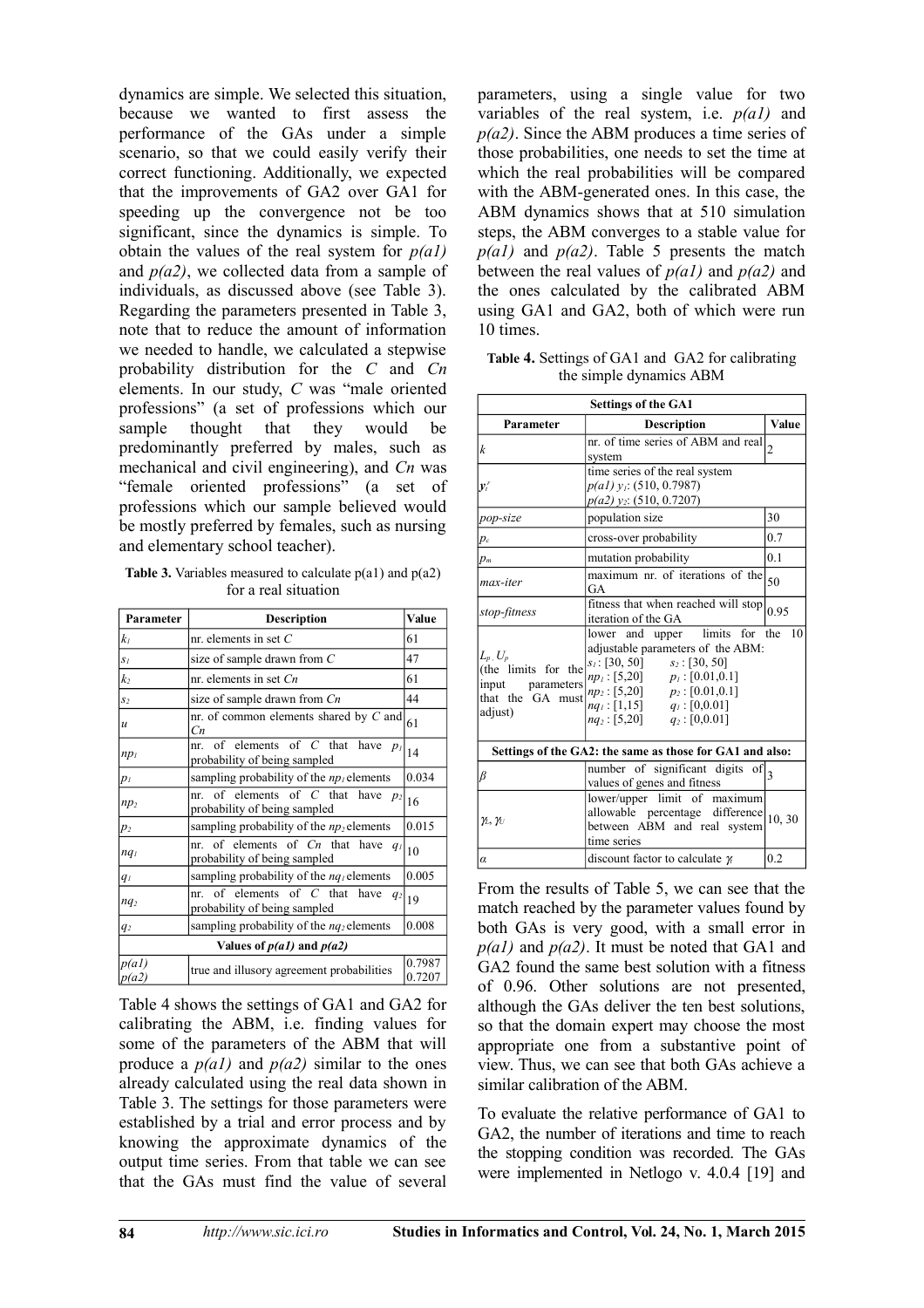run on a HP PC with Intel Core i5-2500S CPU @ 2.70GHz, 3.2 GB RAM, running under OS MS Windows 7 Enterprise, v.6.1.7601, SP 1. Table 6 presents the average and standard deviation of those figures. To fully analyze the benefits of the refinements made to GA1, we used 4 experimental treatments: GA1 (original GA), GA2-1 (GA1 with the elimination of the very similar solutions), GA2-2 (GA1 stopping the calculation of fitness for the "bad" solutions), GA2-3 (GA1 with both improvements).

**Table 5.** Results of the calibration of the simple dynamics ABM

| Parameter                                         | <b>Calibrated value</b>   | <b>Real value</b> |  |  |
|---------------------------------------------------|---------------------------|-------------------|--|--|
| $S_I$                                             | 47                        | 47                |  |  |
| $S_2$                                             | 44                        | 44                |  |  |
| $np_1$                                            | 12                        | 14                |  |  |
| pı                                                | 0.022                     | 0.034             |  |  |
| $np_2$                                            | 12                        | 16                |  |  |
| p2                                                | 0.029                     | 0.015             |  |  |
| nq <sub>I</sub>                                   | 12                        | 10                |  |  |
| $q_I$                                             | 0.007                     | 0.005             |  |  |
| $nq_2$                                            | 18                        | 19                |  |  |
| q <sub>2</sub>                                    | 0.007                     | 0.008             |  |  |
| Values for $p(a1)$ and $p(a2)$ (percentage error) |                           |                   |  |  |
| Best solution's fitness: 0.96                     |                           |                   |  |  |
| p(a)                                              | $0.7925$ (error = -0.8 %) | 0.7987            |  |  |
| p(a2)                                             | 0.7485 (error = $3.9\%$ ) | 0.7207            |  |  |

**Table 6.** Number of iterations and time to reach stopping condition of GA1 and GA2 for the simple dynamics ABM

|         | Avg. time to reach $Avg.$ nr. of $Avg.$ time per<br>stopping condition [s] | iterations | iteration [s] |
|---------|----------------------------------------------------------------------------|------------|---------------|
| GAI     | 246.1 (36.7)                                                               | 7.3(0.95)  | 34.4(7.6)     |
| $GA2-1$ | 264.1(37.0)                                                                | 8.4(2.41)  | 34.1(12.0)    |
| $GA2-2$ | 221.6(28.7)                                                                | 7.6(1.71)  | 31.0(9.8)     |
| $GA2-3$ | 182.4 (13.3)                                                               | 6.6(0.84)  | 28.2(5.4)     |

Note: Standard deviation in parentheses,  $N = 10$ 

It can be seen that stopping the calculation of the fitness for "bad" solutions (GA2-2) shortens the average time to reach the stopping condition and that the shortest time corresponds to experimental treatment GA2-3. The results of a one-way ANOVA with GA-version as its single factor, corroborates that stopping the calculation of fitness for "bad" solutions achieves a statistically significant reduction in that time (p-value  $= 0.000$ ). However, the elimination of very similar solutions (GA2-1) does not significantly shorten the time (p-value  $= 0.29$ ). The same happens with the average time per iteration (corresponding p-values = 0.049 and 0.942 respectively). Regarding the average number of iterations performed by the

GAs, the ANOVA shows that there are no statistically significant differences among treatments (all p-values above 0.10). Since GA2-2 and GA2-3 immediately abort the calculation of fitness of very "bad" solutions, that decreases the time of each iteration, even if those two versions of the GAs give similar number of iterations. On the other hand, the elimination of similar solutions does not shorten the processing time of the GAs, since the calculation of fitness for each chromosome takes a relatively short time, given the simple dynamics of the ABM.

#### **4.2 Calibration of a complex dynamics ABM1**

This experiment uses the ABM that traces the time series of the strength of different versions of a concept. Note that there are no empirical data available to calibrate this ABM, so we calibrated synthetic data (from here on we will refer to this series as "real synthetic"). To use a more complex dynamics time series than before, we set up the ABM1 according to the values of the parameters shown in Table 7.

**Table 7.** Settings and outputs of the complex dynamics ABM1

| Parameter                                                                                             | <b>Description</b>                                                   | Value  |  |
|-------------------------------------------------------------------------------------------------------|----------------------------------------------------------------------|--------|--|
| nr ver concepts                                                                                       | nr. of different versions of a concept<br>2                          |        |  |
| nr agents                                                                                             | nr. of agents that compose the group                                 | 30     |  |
| c <sub>0</sub>                                                                                        | initial strength of the concepts                                     | 0.5    |  |
| p(a)                                                                                                  | probability of true agreement among<br>agents                        | 0.3    |  |
| $\overline{\text{probability}}$ of illusory agreement $\vert_{0.5}$<br>p(a2)<br>among agents          |                                                                      |        |  |
| <b>Outputs of the ABM1</b>                                                                            |                                                                      |        |  |
| $ci$ <sup>50</sup><br>${c_I}^{300}$                                                                   | strength of version 1 of the concept at $0.4387$<br>$t = 50$ and 300 | 0.0173 |  |
| ${c_2}^{50}$<br>strength of version 2 of the concept at $0.3880$<br>${c_2}^{300}$<br>$t = 50$ and 300 |                                                                      |        |  |

Under these settings, the two versions of the concept decrease their strength (*c1* and *c2*), reaching a relatively small and stable value in the long run. However, the dynamics that  $c_1$  and  $c_2$ follow is more variable than that which was described in subsection 4.1 (for a detailed discussion of the dynamics see [22] and [23]). Thus, we would expect that under this situation, GA2 would perform significantly better than GA1.

Table 8 shows the settings of GA1 and GA2 for calibrating the ABM1, which indicates that there are two input parameters to the ABM1 that the GA must adjust, namely *p(a1)* and  $p(a2)$ , to obtain the match of two output time series  $(c_1 \text{ and } c_2)$ . As before, the settings of the parameters of the GAs were established by trial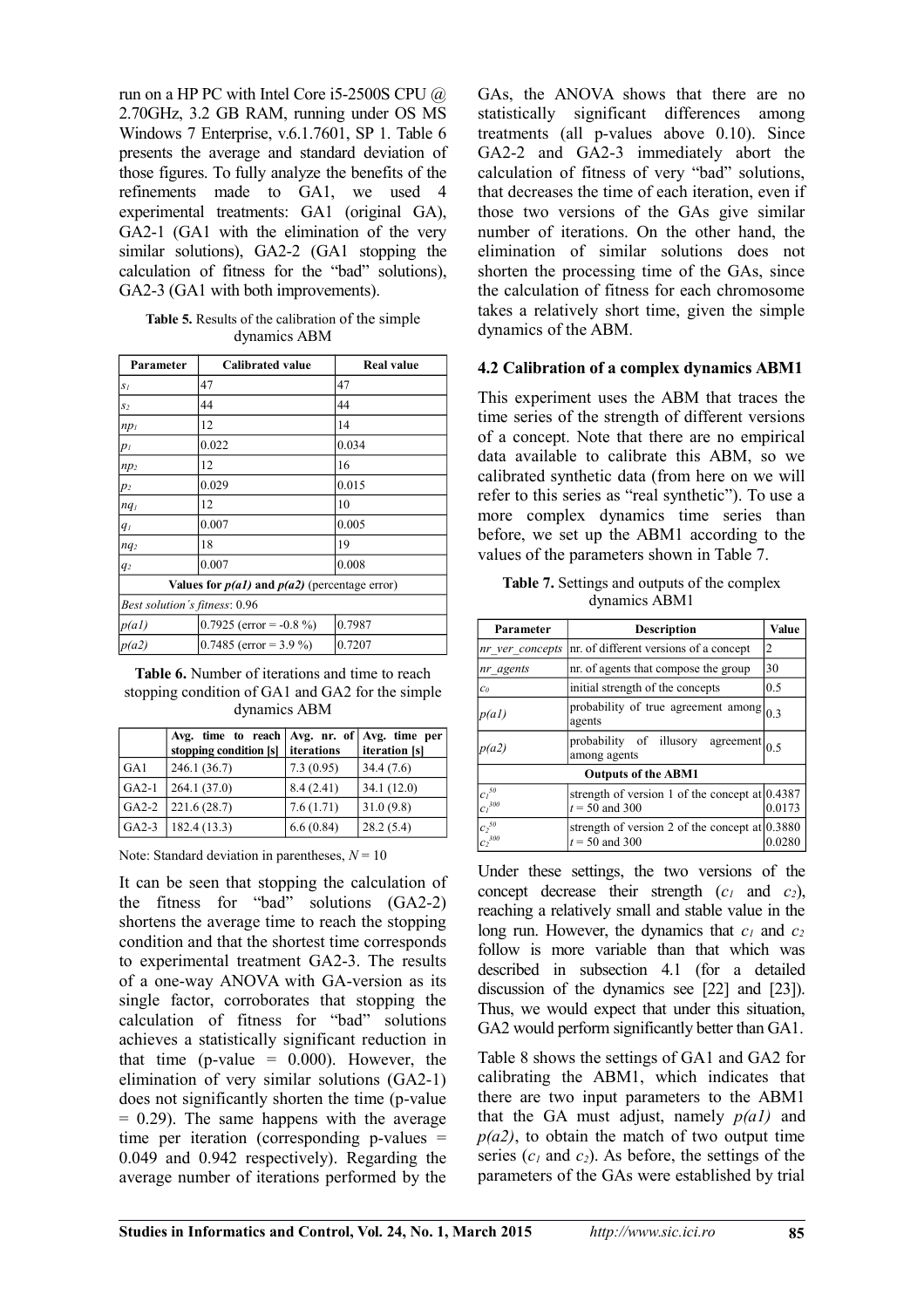and error, based on the knowledge of the type of dynamics that the output time series exhibit.

| <b>Table 8.</b> Settings of GA1 and GA2 for calibrating |
|---------------------------------------------------------|
| the complex dynamics ABM1                               |

| <b>Settings of the GA1</b>                                                                                                                                                                          |                                                                                                                              |                |  |  |
|-----------------------------------------------------------------------------------------------------------------------------------------------------------------------------------------------------|------------------------------------------------------------------------------------------------------------------------------|----------------|--|--|
| Parameter                                                                                                                                                                                           | <b>Description</b>                                                                                                           | Value          |  |  |
| k                                                                                                                                                                                                   | nr. of time series of ABM and real<br>system                                                                                 | $\overline{2}$ |  |  |
| $v_i^r$                                                                                                                                                                                             | time series of the real system<br>$c_1 = y_1$ : (50, 0.4387), (300, 0.0173)<br>$c_{2}$ = $y_{2}$ : (50, 0.388), (300, 0.028) |                |  |  |
| pop-size                                                                                                                                                                                            | population size                                                                                                              | 100            |  |  |
| $p_c$                                                                                                                                                                                               | cross-over probability                                                                                                       | 0.7            |  |  |
| $p_m$                                                                                                                                                                                               | mutation probability                                                                                                         | 0.1            |  |  |
| max-iter                                                                                                                                                                                            | maximum nr. of iterations of the GA                                                                                          | 150            |  |  |
| stop-fitness                                                                                                                                                                                        | fitness that when reached will stop<br>iteration of the GA                                                                   | 0.75           |  |  |
| $L_p$ , $U_p$<br>lower and upper limits for the 2 adjustable<br>(the limits for the<br>parameters of the ABM:<br>input parameters<br>$p(a1): [0, 1]$ $p(a2): [0, 1]$<br>that the GA must<br>adjust) |                                                                                                                              |                |  |  |
|                                                                                                                                                                                                     | Settings of the GA2: the same as those for GA1 and also:                                                                     |                |  |  |
| β                                                                                                                                                                                                   | number of significant digits<br>of<br>values of genes and fitness                                                            | $\mathbf{3}$   |  |  |
| $\gamma_L, \gamma_U$                                                                                                                                                                                | lower/upper limit of maximum<br>allowable percentage difference<br>between ABM and real system time<br>series                | 60, 30         |  |  |
| α                                                                                                                                                                                                   | discount factor to calculate $\gamma$                                                                                        | 0.05           |  |  |

Table 9 presents the match between the real synthetic values of *p(a1)* and *p(a2)* and the ones calculated by the calibrated ABM1 using GA1 and GA2, both of which were run 10 times. The corresponding RMSE show that the match between the real synthetic and calibrated time series is good. Note that even slight differences in *p(a1)* and *p(a2)* produce different ABM outputs. That is one of the problems when modeling CAS: they exhibit nondeterministic outputs that are very sensitive to initial conditions, as already explained in the introduction. Because the dynamics of this ABM1 is more complex than the previous one, Figure 1 presents the graphs of the time series, so that one can visually assess the fit.

The graphs on Figure 1 confirm that the match of *c2* is better than that of *c1*, as the corresponding RMSE already suggested, and that both time series achieve relational equivalence. As done before, Table 10 shows the average and standard deviation of the number of iterations and time to reach the stopping condition. Those figures were calculated for the same treatments and using the same hardware and software specifications as in the previous experiments.

#### **Table 9.** Results of the calibration of the complex dynamics ABM1

| Parameter                      | <b>Calibrated value</b> | <b>Real Synthetic value</b> |  |  |
|--------------------------------|-------------------------|-----------------------------|--|--|
| p(a)                           | 0.298                   | 0.3                         |  |  |
| p(a2)                          | 0.484                   | 0.5                         |  |  |
| <b>RMSE</b> of $c_1$ and $c_2$ |                         |                             |  |  |
| Best solution's fitness: 0.77  |                         |                             |  |  |
| $RMSE$ $c_1$                   | 300 data points         | 0.0645                      |  |  |
| $RMSE$ c,                      | 300 data points         | 0.0243                      |  |  |

#### **Table 10.** Number of iterations and time to reach stopping condition of GA1 and GA2 for the complex dynamics ABM1

|     | Avg. time to reach $\vert$ Avg. nr. of $\vert$ Avg. time per<br>stopping condition [s] | <i>iterations</i> | iteration [s] |
|-----|----------------------------------------------------------------------------------------|-------------------|---------------|
| GA1 | 711.8 (489.7)                                                                          | 26.5(19.0)        | 27.7(1.5)     |
|     | GA2-1 $ 287.1(141.4)$                                                                  | 12.8(7.4)         | 23.5(2.5)     |
|     | GA2-2   360.7 (159.3)                                                                  | 16.3(6.8)         | 21.7(1.7)     |
|     | GA2-3 $(69.9(38.2))$                                                                   | 4.3(3.0)          | 18.7(5.9)     |

Note: Standard deviation in parentheses,  $N = 10$ 





(b)

Figure 1. Real and calibrated time series of complex ABM1: (a) c1 series (b) c2 series

It can be seen that stopping the calculation of the fitness for "bad" solutions and eliminating the similar solutions shorten the average time to reach the stopping condition and decreases the average number of iterations and average time to execute iterations. The best (smallest) of those figures correspond to experimental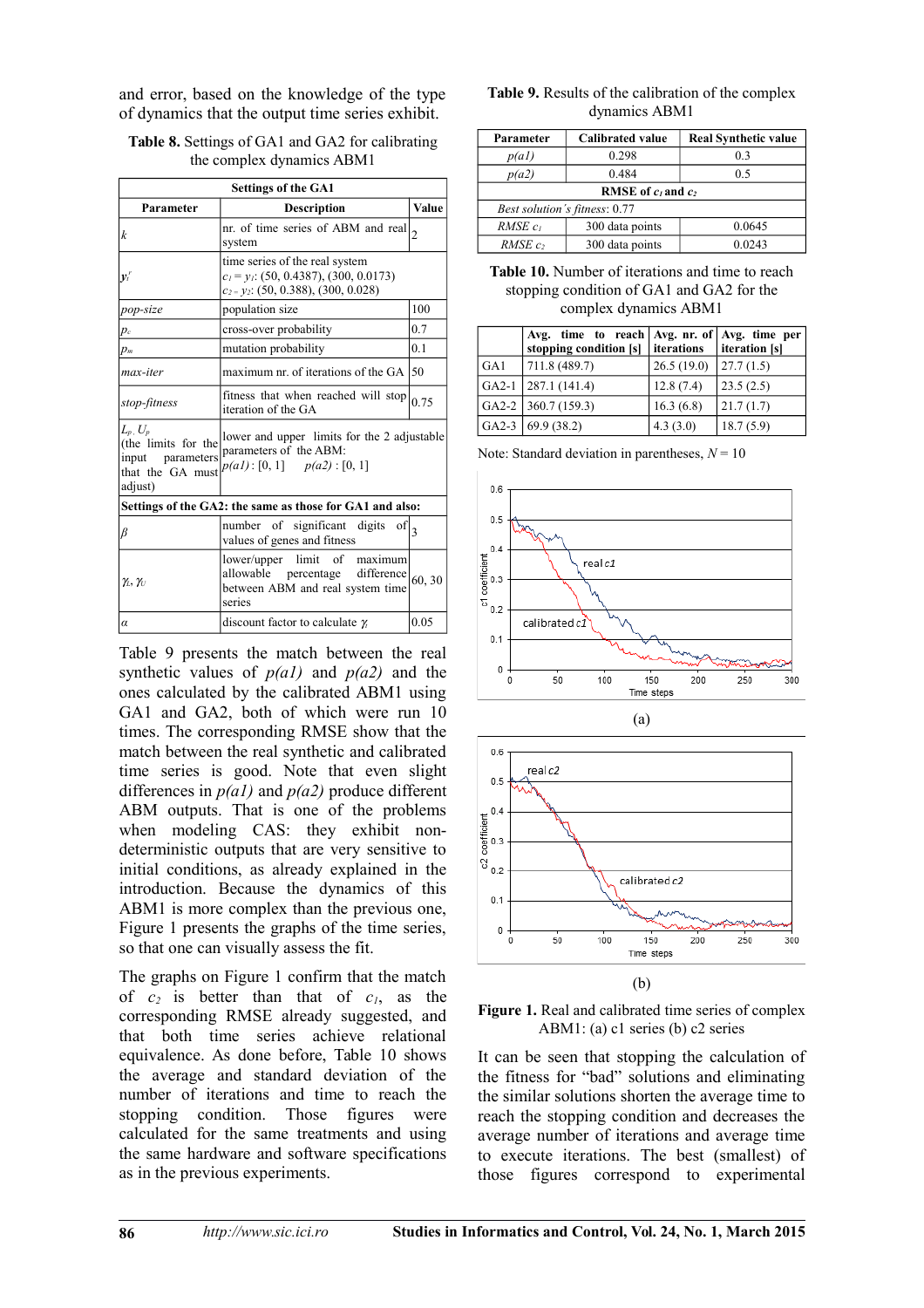treatment GA2-3, which combines the two improvements. The results of the ANOVA show<br>that those differences are statistically that those differences are statistically significant at least at the 0.01 level. Since this ABM1 exhibits a rather complex dynamics, the GA may find more "bad" solutions than in a simple dynamics ABM, and thus the immediate stopping of the calculation of fitness for them is helpful. Also, in this ABM1, the calculation of the ABM1's outputs is more time-consuming, and thus the stopping mechanism saves more time. The same can be said regarding the elimination of similar solutions. Each similar solution that is eliminated saves significant computational time and also allows GA2-1, GA2-2 and GA2-3 to speed up convergence by reducing the population size.

#### **4.3 Calibration of a complex dynamics ABM2**

For this experiment we used the same ABM1, but changed some settings as shown in Table 11, and labeled it ABM2. The most important change corresponds to the new values of *p(a1)* and  $p(a2)$ . As discussed in [22] and [23], those new values produce a complex dynamics in the outputs of the ABM2, which is characterized by the strengthening of the concepts' coefficients.

**Table 11.** Settings and outputs of the complex dynamics ABM2

| Parameter                          | <b>Description</b>                                                           | Value  |  |  |  |
|------------------------------------|------------------------------------------------------------------------------|--------|--|--|--|
| nr ver concepts                    | nr. of different versions of a concept                                       | 5      |  |  |  |
| nr agents                          | nr. of agents that compose the group                                         | 30     |  |  |  |
| c <sub>0</sub>                     | initial strength of the concepts                                             | 0.5    |  |  |  |
| p(a)                               | probability of true agreement among<br>agents                                | 0.8    |  |  |  |
| p(a2)                              | probability of illusory agreement<br>among agents                            | 0.3    |  |  |  |
| <b>Outputs of the ABM2</b>         |                                                                              |        |  |  |  |
| $c_1^{50}$<br>${C_I}^{300}$        | strength of version 1 of the concept $0.8133$<br>at $t = 50$ and 300         | 0.9933 |  |  |  |
| $c_2^{50}$<br>${c_2}^{300}$        | strength of version 2 of the concept $ 0.7700\rangle$<br>at $t = 50$ and 300 | 1.0000 |  |  |  |
| $c^{50}$<br>${c_3}^{300}$          | strength of version 3 of the concept $0.6867$<br>at $t = 50$ and 300         | 0.9967 |  |  |  |
| $c_4^{\,50}$<br>$C_4^{300}$        | strength of version 4 of the concept $(0.7733)$<br>at $t = 50$ and 300       | 1.0000 |  |  |  |
| $c_5^{50}$<br>$c_5$ <sup>300</sup> | strength of version 5 of the concept $0.8133$<br>at $t = 50$ and 300         | 0.9967 |  |  |  |

Table 12 shows the settings of GA1 and GA2 for calibrating this ABM2, which indicates that there are two input parameters to the ABM2 that the GA must adjust  $p(a1)$  and  $p(a2)$ , to obtain the match of five output time series  $(c<sub>l</sub>)$ to  $c_5$ ).

We must note that in Table 12, the parameters  $γ<sub>L</sub>, γ<sub>U</sub>$  and *α* were not set. That means that the stopping mechanism for the calculation of fitness of "bad" solutions was disabled. We did so given that in the process of determining the settings for the parameters, we found that GA2 performance was very sensitive to the values of  $γ$ <sub>L</sub> and  $γ$ <sub>U</sub>. A value of  $γ$ <sub>L</sub> and  $γ$ <sub>U</sub> around 100 and 120, allowed a good performance of GA2, but slightly lower values, yielded a fitness for all the solutions equal to  $10^{-4}$ , i.e. the mechanism aborted the calculation of fitness for all the solutions. Because of that, GA2 was not able to converge. On the other hand, and as expected, higher values for  $\gamma_L$  and  $\gamma_U$  did not reduce the time to reach convergence. Given that situation, we preferred to disable the mechanism, so that convergence was assured. We will further discuss this issue in the conclusions.

**Table 12.** Settings of GA1 and GA2 for calibrating the complex dynamics ABM2

| <b>Settings of the GA1</b>                                                    |                                                                                                                                |      |  |  |  |
|-------------------------------------------------------------------------------|--------------------------------------------------------------------------------------------------------------------------------|------|--|--|--|
| Parameter                                                                     | <b>Description</b>                                                                                                             |      |  |  |  |
| k                                                                             | nr. of time series of ABM and real system $ 2$                                                                                 |      |  |  |  |
| $y_t^r$                                                                       | time series of the real system:<br>see outputs $c_1$ to $c_5$ of ABM2 in Table 11                                              |      |  |  |  |
| pop-size                                                                      | population size                                                                                                                | 100  |  |  |  |
| $p_c$                                                                         | cross-over probability                                                                                                         | 0.7  |  |  |  |
| $p_m$                                                                         | mutation probability                                                                                                           |      |  |  |  |
| max-iter                                                                      | maximum nr. of iterations of the GA                                                                                            | 50   |  |  |  |
| fitness that when reached will<br>stop<br>stop-fitness<br>iteration of the GA |                                                                                                                                |      |  |  |  |
| $L_p$ , $U_p$<br>the<br>parameters<br>that the GA<br>must adjust)             | (the limits for lower and upper limits for the 2 adjustable<br>input parameters of the ABM:<br>$p(a1): [0, 1]$ $p(a2): [0, 1]$ |      |  |  |  |
| Settings of the GA2: the same as those for GA1 and also:                      |                                                                                                                                |      |  |  |  |
| β                                                                             | number of significant digits of values of $\vert_2$<br>genes and fitness                                                       |      |  |  |  |
| $\gamma_L, \gamma_U$                                                          | lower/upper limit of maximum allowable<br>percentage difference between ABM and none<br>real system time series                |      |  |  |  |
| $\alpha$                                                                      | discount factor to calculate $\gamma$                                                                                          | none |  |  |  |

Table 13 presents the match between the real synthetic values of *p(a1)* and *p(a2)* and the ones calculated by the calibrated ABM2 using GA1 and GA2, both of which were run 10 times. The corresponding RMSE show that the match between the real synthetic and calibrated time series is good. Note that since many random processes occur in the ABM2 and its dynamics is complex, even having an exact match in  $p(a1)$  and  $p(a2)$  produces different outputs of the ABM. That is one of the problems with the modeling of CAS: they exhibit non-deterministic outputs, as already explained in the introduction.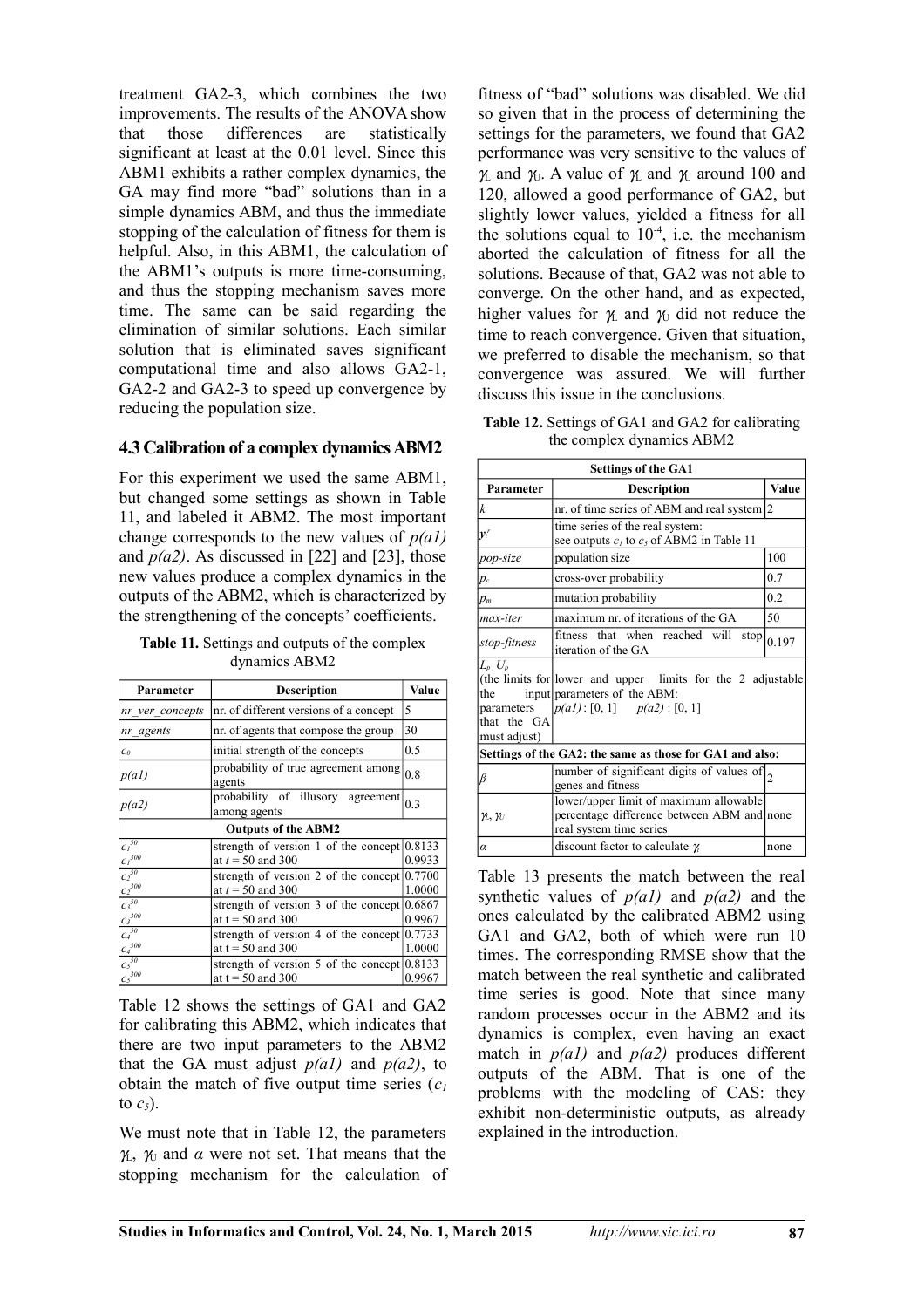| Parameter                            | <b>Calibrated value</b> | Real Synthetic value |  |  |  |  |
|--------------------------------------|-------------------------|----------------------|--|--|--|--|
| p(a)                                 | 0.8                     | 0.8                  |  |  |  |  |
| p(a2)                                | 0.3                     | 0.3                  |  |  |  |  |
| <b>RMSE</b> of $c_1$ and $c_2$       |                         |                      |  |  |  |  |
| <i>Best solution's fitness:</i> 0.20 |                         |                      |  |  |  |  |
| $RMSE$ $c_1$                         | 300 data points         | 0.06869              |  |  |  |  |
| $RMSE$ $c$                           | 300 data points         | 0.07288              |  |  |  |  |
| $RMSE$ $c_3$                         | 300 data points         | 0.01231              |  |  |  |  |
| RMSE <sub>c4</sub>                   | 300 data points         | 0.04279              |  |  |  |  |
| $RMSE$ $c5$                          | 300 data points         | 0.07443              |  |  |  |  |

**Table 13.** Results of the calibration of the complex dynamics ABM2

Figure 2 shows the corresponding graphs of  $c_1$ through  $c_5$ , both for the real synthetic and calibrated time series. Visually assessing the match of the time series and comparing them with their corresponding RMSE presented in Table 13, we can see that the best match corresponds to  $c_3$ , and the fit of  $c_4$  is better than those of  $c_1$ ,  $c_2$  and  $c_5$ . Most notably, all of the time series achieve relational equivalence.

Table 14 shows the average and standard deviation of the number of iterations and time to reach the stopping condition. Those figures were calculated only for GA1 and GA2-1 and using the same hardware and software specifications as in the previous experiments.

**Table 14.** Number of iterations and time to reach stopping condition of GA1 and GA2 for the complex dynamics ABM2

|     | Avg. time to reach   Avg. nr. of   Avg. time per  <br>stopping condition $[s]$ iterations |                                         | iteration [s] |
|-----|-------------------------------------------------------------------------------------------|-----------------------------------------|---------------|
| GAI | 738.6(171.0)                                                                              | 27.2(6.5)                               | 27.3(0.58)    |
|     | $GA2-1$ 489.6 (238.9)                                                                     | $\vert$ 21.4 (11.1) $\vert$ 23.2 (1.67) |               |

Note: Standard deviation in parentheses,  $N = 10$ 

The figures in Table 14 indicate that the elimination of similar solutions significantly shortens the average time to reach the stopping condition (p-value of  $ANOVA = 0.015$ ). On the other hand, although the average number of iterations is smaller for GA2-1 than for GA1, that difference is not statistically significant (pvalue  $= 0.173$ ). However, the shorter average time per iteration of GA2-1 compared with GA1 is highly significant (p-value  $= 0.000$ ). All of that means that the shorter time of GA2-1 to reach the stopping condition is mainly due to the decrease in time per iteration. Since the elimination mechanism reduces the number of solutions whose fitness must be evaluated per iteration of GA2-1 that accounts for the highly significant decrease in the time necessary to perform iterations.







(b) c2 series



(c) c3 series



(d) c4 series



(e) c5 series

**Figure 2.** Real and calibrated time series of complex ABM2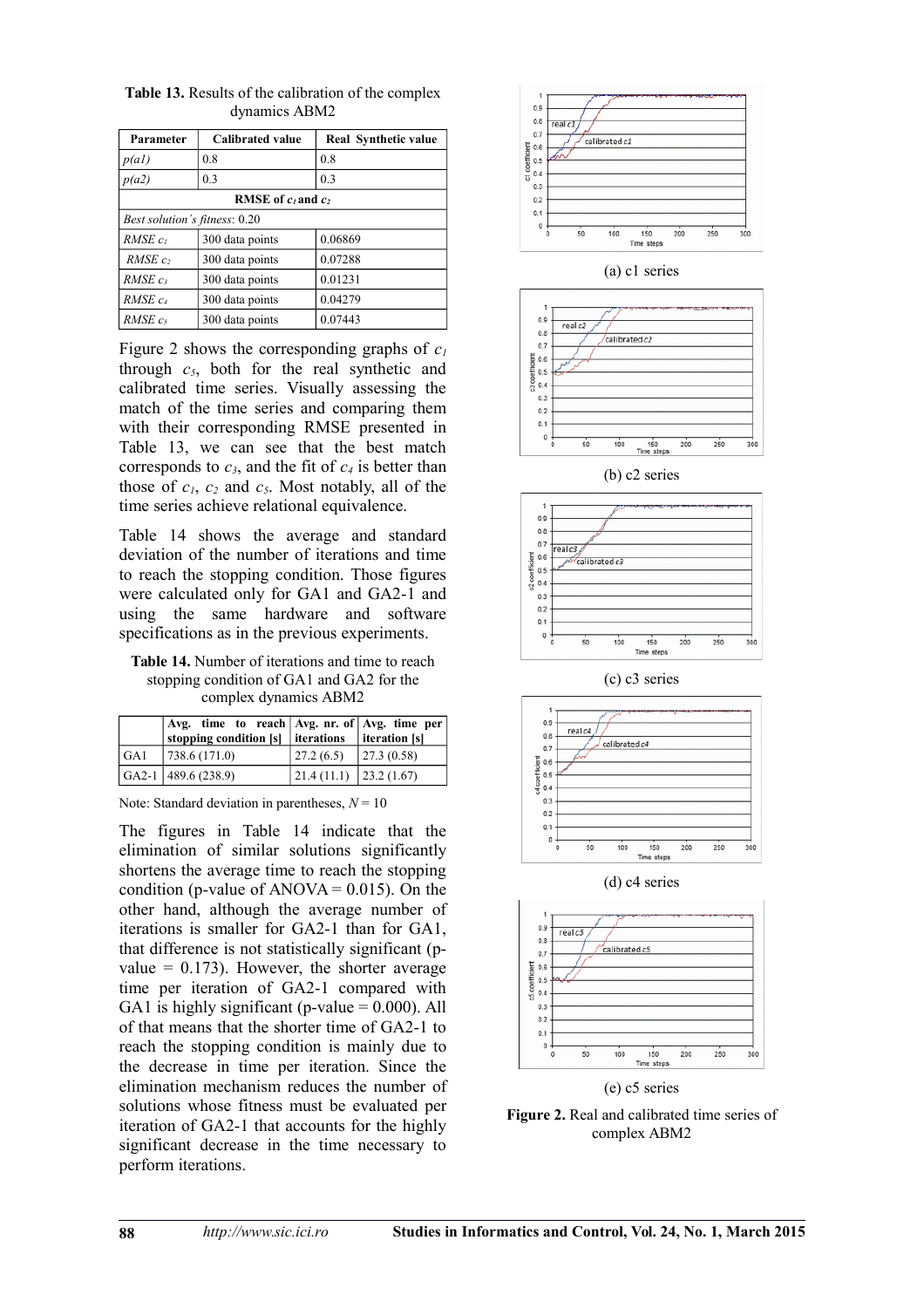## **5. Conclusions**

The results indicate that the proposed GA delivers solutions that achieve a sufficiently good match between the ABMs' outputs and systems' time series (empirical and synthetic), reaching relational equivalence. Note that by setting the parameters that control the two mechanisms of GA2 designed to shorten computational time (i.e. β,  $\Box L$ ,  $\Box U$  and α) the researcher can reach a balance between achieving an adequately short computational time and good relational equivalence. In general, a low β,  $\Box L$ ,  $\Box U$  and high  $\alpha$  will accomplish a shorter computational time and a relatively worse relational equivalence than setting a high  $\beta$ ,  $\Box L$ ,  $\Box U$  and low  $\alpha$ ; and viceversa. Furthermore, the GA accomplishes relational equivalence even for ABMs that exhibit a relatively complex output dynamics. Additionally, the GA is able to calibrate the ABMs using a few data points of the input values, which is important for reducing the computational time of the process, and also because in social science research, longitudinal studies commonly use only two points in time of the variables of interest. We must point out that the GA delivers the ten best fitness solutions, although one could easily change the code so that the GA provides more than ten. This allows the researcher and domain expert to choose the solution that achieves relational equivalence and also makes sense from a substantive point of view. Thus, the researcher might select a solution that does not have the best fitness, but that better suits the explanation of the phenomenon under study.

The results also demonstrate that the two refinements made to the original GA help in reducing the computational time for reaching convergence of the GA. These improvements are especially noticeable for ABMs with a complex dynamics. However, care must be taken when setting up the values of the parameters that control the functioning of the corresponding mechanisms, especially in the case of  $\Box L$ ,  $\Box U$  and  $\alpha$ . If one establishes too small values for  $\Box L$  and  $\Box U$  or too high a value for α, that might hinder the GA's convergence. In this study, we established the parameters of the GAs by trial and error, based on our knowledge of the dynamics of the ABMs, so that we could avoid that problem, particularly in the more complex dynamics ABMs. However, ABMs that model CAS may present too complex dynamics to be able to correctly set up those parameters. Thus, in future work we will refine the mechanism that stops the calculation of fitness for "bad" solutions, so that  $\Box$  (see line 17 of the pseudo code of GA2 in Table 2) is automatically adjusted. That might be done by monitoring the fitness of all the solutions and if all them decrease to a very small value (10-4, see line 4 c.i. of the pseudo code presented in Table 2),  $\Box t$  may be increased until the fitness of solutions augments and then simply keep that value of  $\Box t$ for the rest of the iterations of the GA2. That will assure the convergence of GA2.

Another improvement to GA2 may involve enhancing its stopping criteria. Presently, GA2 stops iterating when a maximum number of iterations is reached or when an established fitness is achieved (see line 3 of the pseudo code in Table 2). However, during the experiments with the GAs we noticed that sometimes the fitness of the best solutions remained unchanged during a large number of iterations, especially for complex dynamics ABMs. Thus, one could add a stopping criterion that computes the difference in fitness between the current iteration's solutions and the ones of a user-specified previous iteration (using a sliding window approach), and if that difference is too negative or does not exceed a certain threshold, then the GA2 stops iterating.

## **Acknowledgments**

This work was supported by FONDECYT (Fondo Nacional de Ciencia y Tecnologia of the Chilean Government) grant Nr. 1150074 to both authors.

## **REFERENCES**

- 1. CANESSA, E., R. RIOLO, **An Agent-based Model of the Impact of Computermediated Communication on Organizational Culture and Performance: An Example of the Application of Complex Systems Analysis Tools to the Study of CIS**, Journal of Information Technology, vol. 21, 2006, pp. 272-283.
- 2. QUEZADA, A., E. CANESSA, **Agent-based Modeling: A Tool for Complementing the Analysis of Social Phenomena**, Avances en Psicología Latinoamericana, vol. 28 (2), 2010, pp. 226-238.